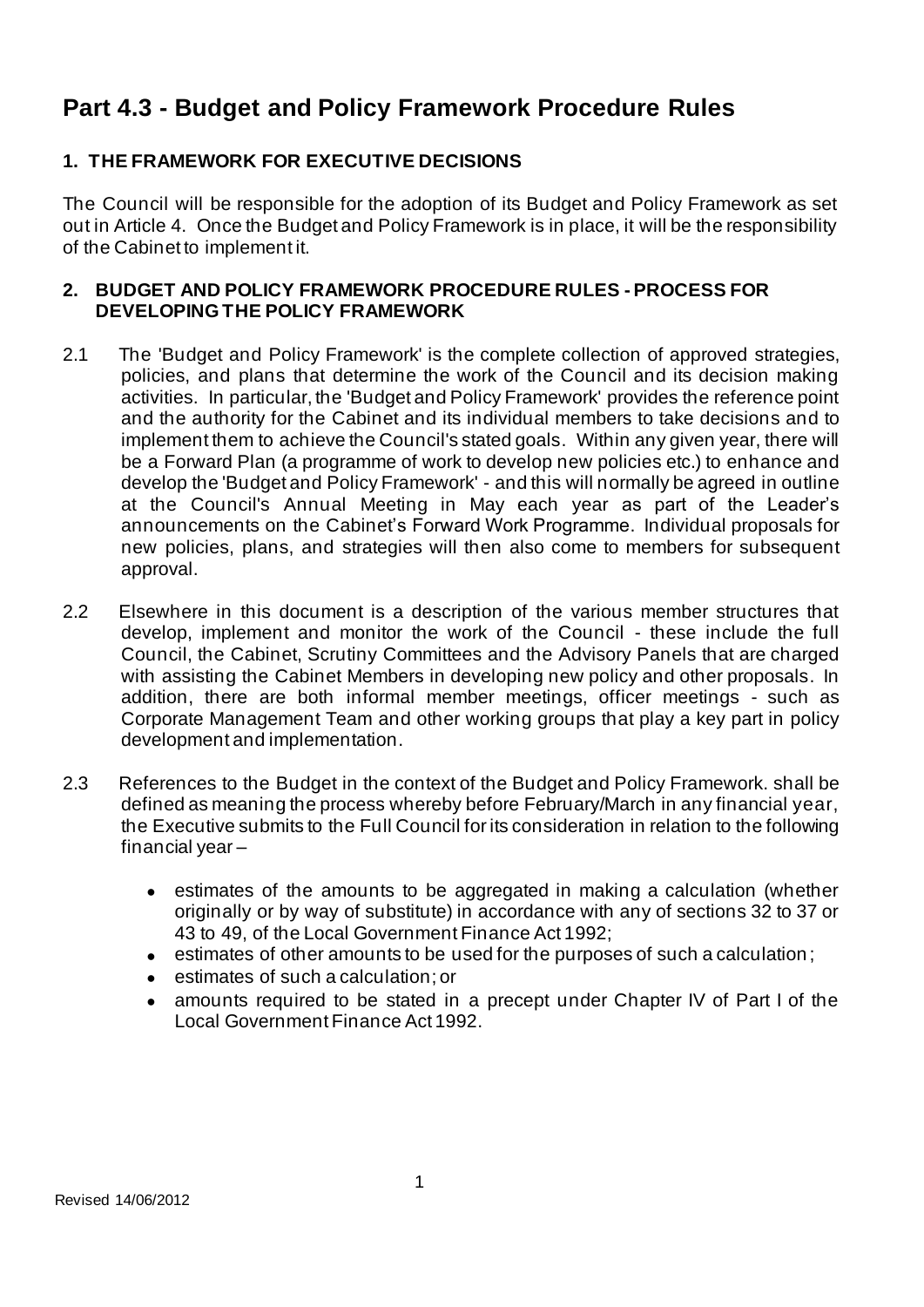- 2.4 The Cabinet will publicise, by including in the Forward Plan a timetable for making proposals to the Council for the adoption of the budget and of any policy, plan and/or strategy that forms part of the Budget and Policy Framework, and its arrangements for consultation after publication of its initial proposals. The manner of its consultation will be suitable and appropriate to the matter under consideration.
- 2.5 If the matter is one where a Scrutiny Committee has carried out a review of policy, then the outcome of that review will be reported to the Cabinet and considered in the preparation of its initial proposals.
- 2.6 At the end of the consultation period, the Cabinet will then draw up firm proposals having regard to the responses to that consultation. If a relevant Scrutiny Committee wishes to respond to the Cabinet in that consultation process then it may do so. As the Scrutiny Committees have responsibility for setting their own work programme, it is open to the Scrutiny Committee to consider the matter and report to the Cabinet with policy recommendations before the end of the consultation period. The Cabinet may take any response from a Scrutiny Committee into account in drawing up firm proposals for submission to the Council, and its report to Council will reflect the comments made by consultees and the Cabinet's response.
- 2.7 Once the Cabinet has approved the firm proposals, the Chief Executive will refer them at the earliest opportunity to the Council for decision and in the case of the budget in accordance with the timetable to be identified in the forward plan. So far as the budget is concerned the Council may adopt the Cabinet's proposals or amend them as they consider appropriate. That decision will then be publicised and implemented in accordance with the timetable in the Forward Plan and to satisfy any statutory requirements.
- 2.8 In regard to any other plan or strategy within the Budget and Policy Framework, the Council may adopt the Cabinet's proposals, amend them, refer them back to the Cabinet for further consideration, or in principle, substitute its own proposals in their place. This includes any plan or strategy, submitted by the Cabinet, for the purpose of its submission to the Welsh Assembly Government or a Minister of the Crown for her/his approval – whether in the form of a draft or otherwise – where any plan or strategy is required to be submitted.
- 2.9 The decision of the Council will be publicised and a copy shall be given to the Leader. The notice of the decision shall be dated and shall state either that the decision shall take effect immediately, if the Council accepts the Cabinet's proposals without amendment, or, if the Executive's proposals are not accepted without amendment, that the Council's decision will become effective on the expiry of 5 working days after the publication of notice of the decision, unless the Leader objects to it in that period. If the Council resolves to refer the matter back to the Cabinet for further consideration, that decision shall take effect immediately.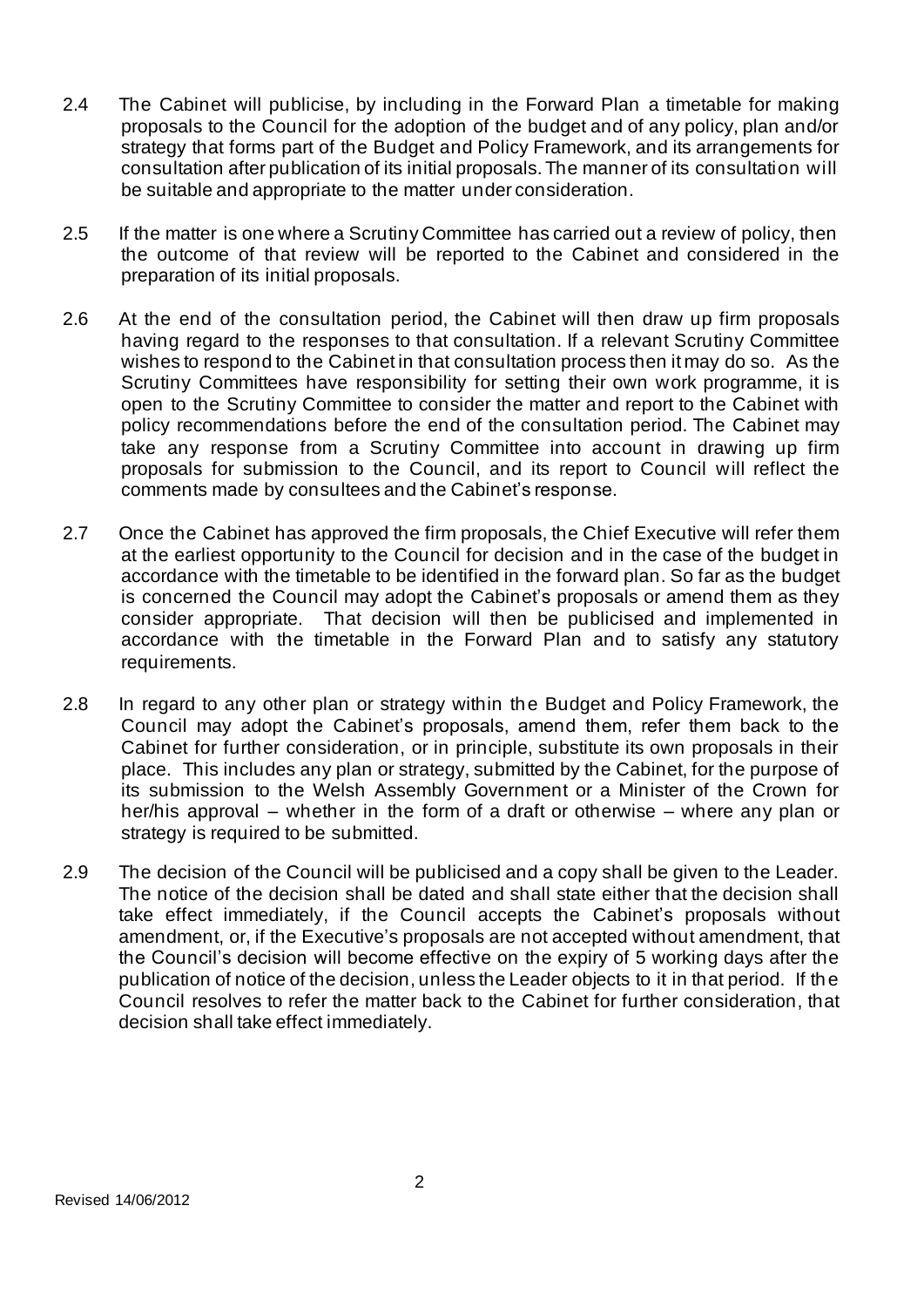- 2.10 The Leader must inform the Chief Executive in writing within 5 working days that s/he objects to the decision becoming effective and must state the reasons for the objection .
- 2.11 In that case, the Chief Executive will call a Council meeting within a further 10 working days from receipt of the Leader's written objection. At that meeting the decision of the Council shall be reconsidered in the light of the objection and the Council may:
	- 2.11.1 Approve the Cabinet's recommendations by a simple majority of votes cast at the meeting; or
	- 2.11.2 Approve a different decision which does not accord with the recommendation of the Cabinet by a simple majority.
- 2.12 The decision shall then be made public and shall be implemented immediately.
- 2.13 Where the Council has referred the matter back to the Cabinet for further consideration, the Chief Executive shall convene a further meeting of the Council within 15 working days of the original meeting, to reconsider the matter following the Cabinet's further consideration. The decision of the Council shall be recon sidered in the light of these further considerations and the Council may make the decision in line with paragraphs  $2.1 - 2.7$  of these rules.
- 2.14 In approving the budget and policy framework, the Council will also specify the extent of virement within the budget and degree of in year changes to the policy framework which may be undertaken by the Cabinet, in accordance with paragraph 3 of these Rules (virement and in-year adjustments). Any other changes to the policy and budgetary framework are reserved to the Council.

## **3. VARIATIONS TO THE PROCESS – VIREMENTS AND IN YEAR ADJUSTMENTS / CHANGES TO THE POLICY FRAMEWORK**

- 3.1 The Cabinet, individual Cabinet Members and any officer discharging executive functions may only take decisions which are in line with the Budget and Policy Framework. If any of these bodies or persons wishes to make a decision which is contrary to the Policy Framework, then that decision may only be taken by the Council, subject to paragraph 3.3 below.
- 3.2 If the Cabinet, individual Cabinet Members or any officer discharging executive functions wishes to make such a decision, they shall be advised by the Monitoring Officer as to whether the decision is contrary to the Budget and Policy Framework. If the advice is that the decision would not be in line with the Budget and Policy Framework, then the decision must be referred by that body to the Council for decision, unless the decision is a matter of urgency, in which case the provisions in paragraph 3.3 shall apply.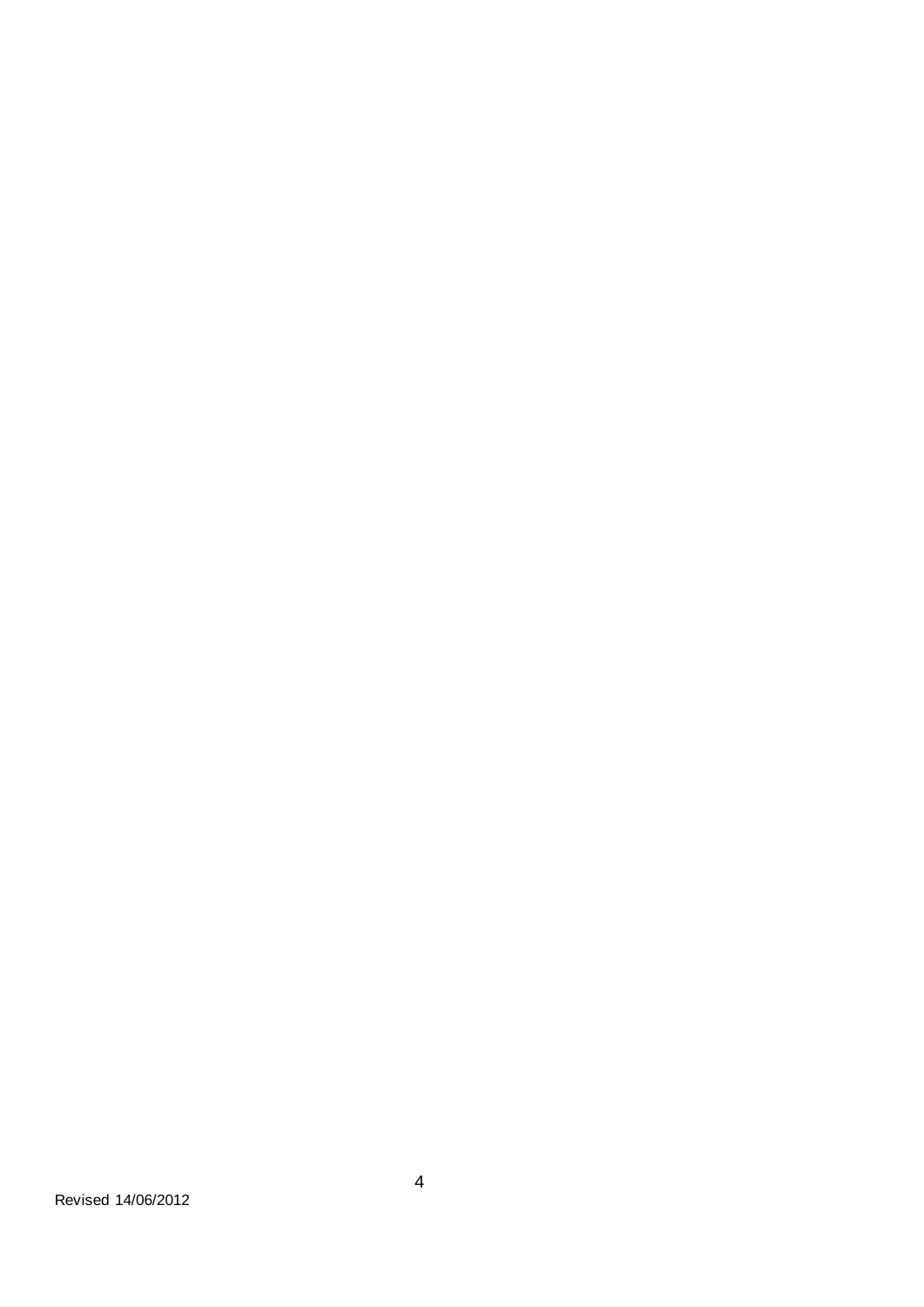- 3.3 The responsibility for agreeing the Budget and Policy Framework lies with the Council and decisions by the Cabinet, an individual Member of the Cabinet or an officer must be within it. No changes to any policy and strategy which make up the Budget and Policy Framework may be made by those bodies or individuals except those changes:
	- 3.3.1 Which will result in the closure or discontinuance of a service or part of service to comply with a decision of the Council in respect of the Budget and Policy Framework;
	- 3.3.2 Necessary to ensure compliance with the law, ministerial direction or Welsh Assembly Government guidance;
	- 3.3.3 In respect of a policy which would normally be agreed annually by the Council following consultation, but where the existing policy document is silent on the matter under consideration;
	- 3.3.4 Which relate to policy in relation to schools, where the majority of school governing bodies agree with the proposed change; and
	- 3.3.5 Which the Monitoring Officer agrees is, or if not made, would not be contrary to the Budget and Policy Framework;
	- 3.3.6 Which are in accordance with the virement rules which are set out hereunder.

## **4. VIREMENT**

#### Introduction

This section sets out the rules of virement that must be complied with by Service Directors, Responsible Officers and Budget Managers in controlling and monitoring their budgets.

Service Directors may, if they so desire, set specific local virement rules for their budget managers but these cannot exceed the overall limits set out below. Any Budget Manager who is unclear as to the limits of his/her discretion in terms of virement should request clarification from the Service Director.

#### Definition and Purpose

Virement is the transfer of funds between budgets for the purpose of providing a flexible approach to the achievement of objectives. Virement can be a useful tool, enabling managers to stay within their budget in overall terms. If misused however, virement can undermine the Council's strategic objectives by moving funds away from priority services and this would obviously be undesirable. For this reason strict rules and limits are applied on virement both within and between services.

(A service for the purpose of these rules is defined as any area of operations which has a budget heading appearing within the Authority's estimates of income and expenditure e.g. print unit, refuse collection, museums etc.).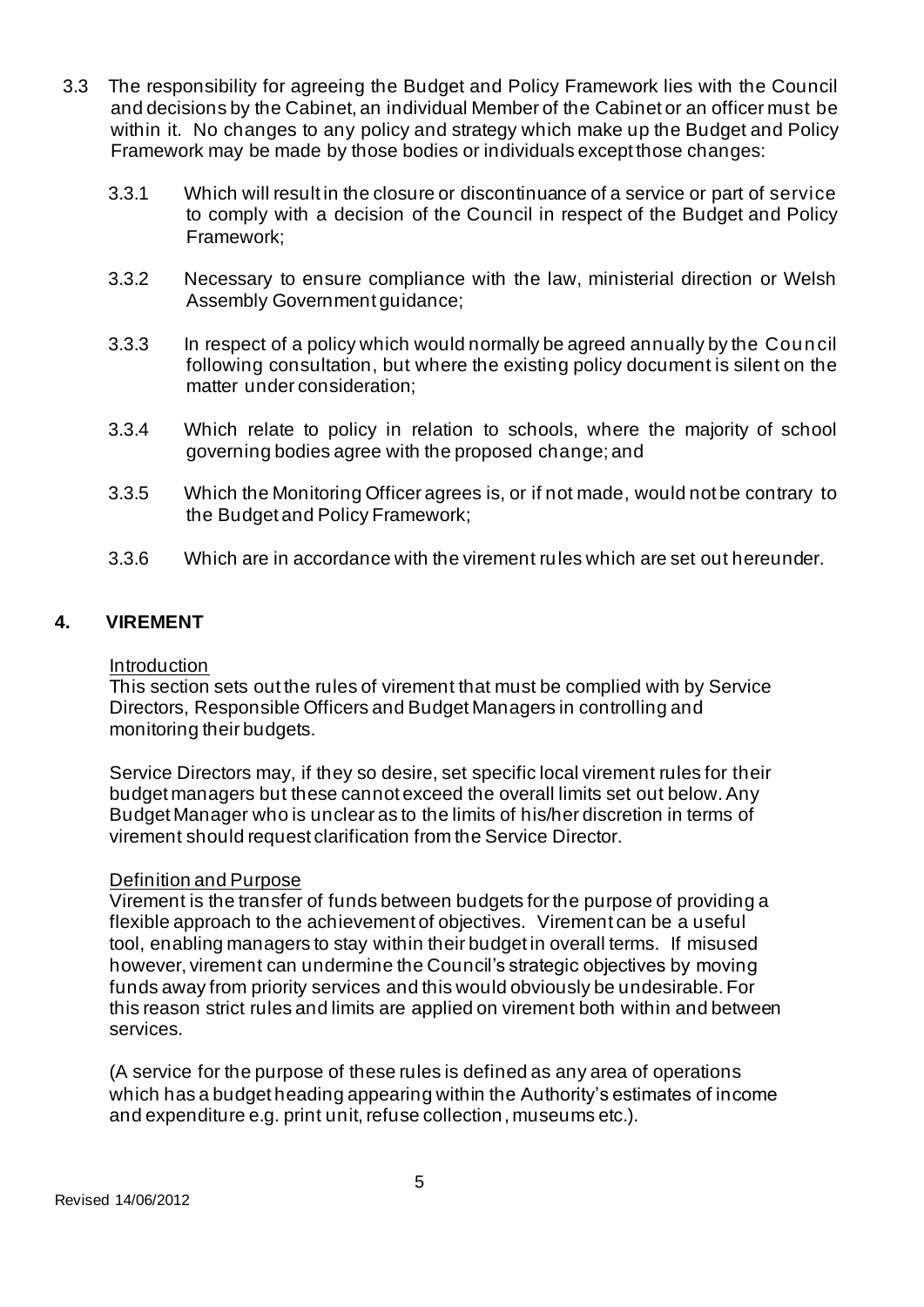## Virement Policy and Rules

Virement can either be temporary or permanent. Temporary virement occurs within the financial year for which budgets have been allocated and must be used to correct identified short-term budgetary problems e.g. a fall in income receipts, an over estimating of income or under estimating of expenditure at the budget preparation stage. Permanent virement occurs when funds are transferred and change the pattern of spending on services in future years.

In exercising virement, officers must be in a position whereby they can fully justify the creation of a continuing commitment on the Authority.

Where the virement of a budget is likely to reduce the level/standard of service provided, the action should be approved by the Cabinet**.**

The virement rules and limits to be applied are as follows:

#### **Virements within Directorates**

- a. Up to £10,000 Budget Managers may vire within a service.
- b. Between £10,001 and £25,000 Responsible Officers may vire within and between services.
- c. Between £25,001 and £100,000 Directors may vire between services within the Directorate.
- d. Between £100,001 and £200,000 A Director wishing to vire a sum between services, within the Directorate, in excess of £100,000 and below £200,000 must seek the approval of the Director of Corporate Services and the relevant service Cabinet Member.
- e. Above £200,000

A Director wishing to vire a sum between services within the Directorate, in excess of £200,000 must seek the approval from the Cabinet.

All the above amounts are the cumulative maximum that can be vired in or out of a service per financial year.

The use of virement must be notified to the appropriate line manager as part of the normal monthly reporting procedures.